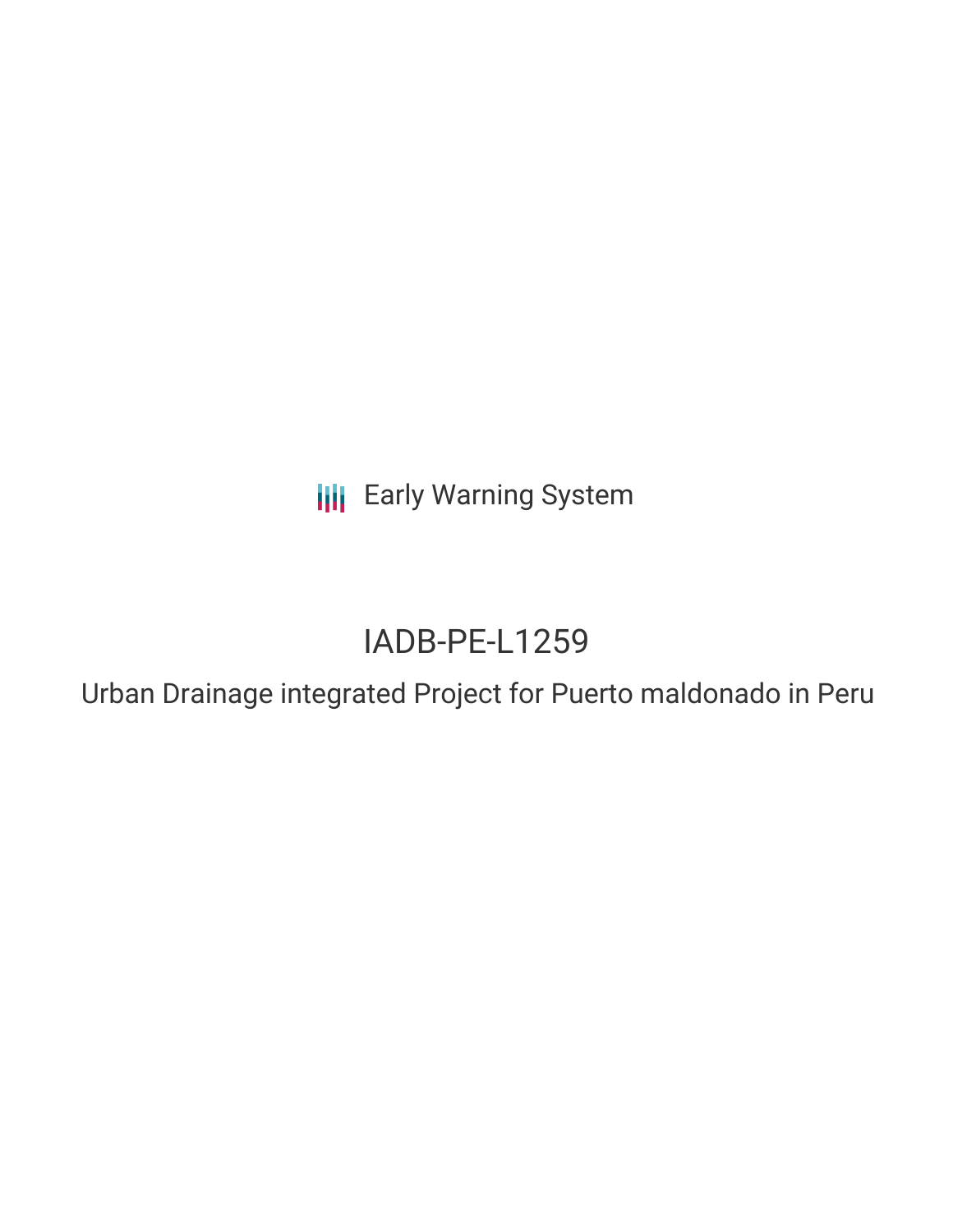

## **Quick Facts**

| <b>Countries</b>               | Peru                                                               |
|--------------------------------|--------------------------------------------------------------------|
| <b>Specific Location</b>       | Puerto Maldonado and El Triunfo in the Department of Madre de Dios |
| <b>Financial Institutions</b>  | Inter-American Development Bank (IADB)                             |
| <b>Status</b>                  | Approved                                                           |
| <b>Bank Risk Rating</b>        | B                                                                  |
| <b>Voting Date</b>             | 2022-01-19                                                         |
| <b>Borrower</b>                | Government of Perú                                                 |
| <b>Sectors</b>                 | Infrastructure, Water and Sanitation                               |
| <b>Investment Type(s)</b>      | Loan                                                               |
| <b>Investment Amount (USD)</b> | $$74.00$ million                                                   |
| <b>Loan Amount (USD)</b>       | \$80,00 million                                                    |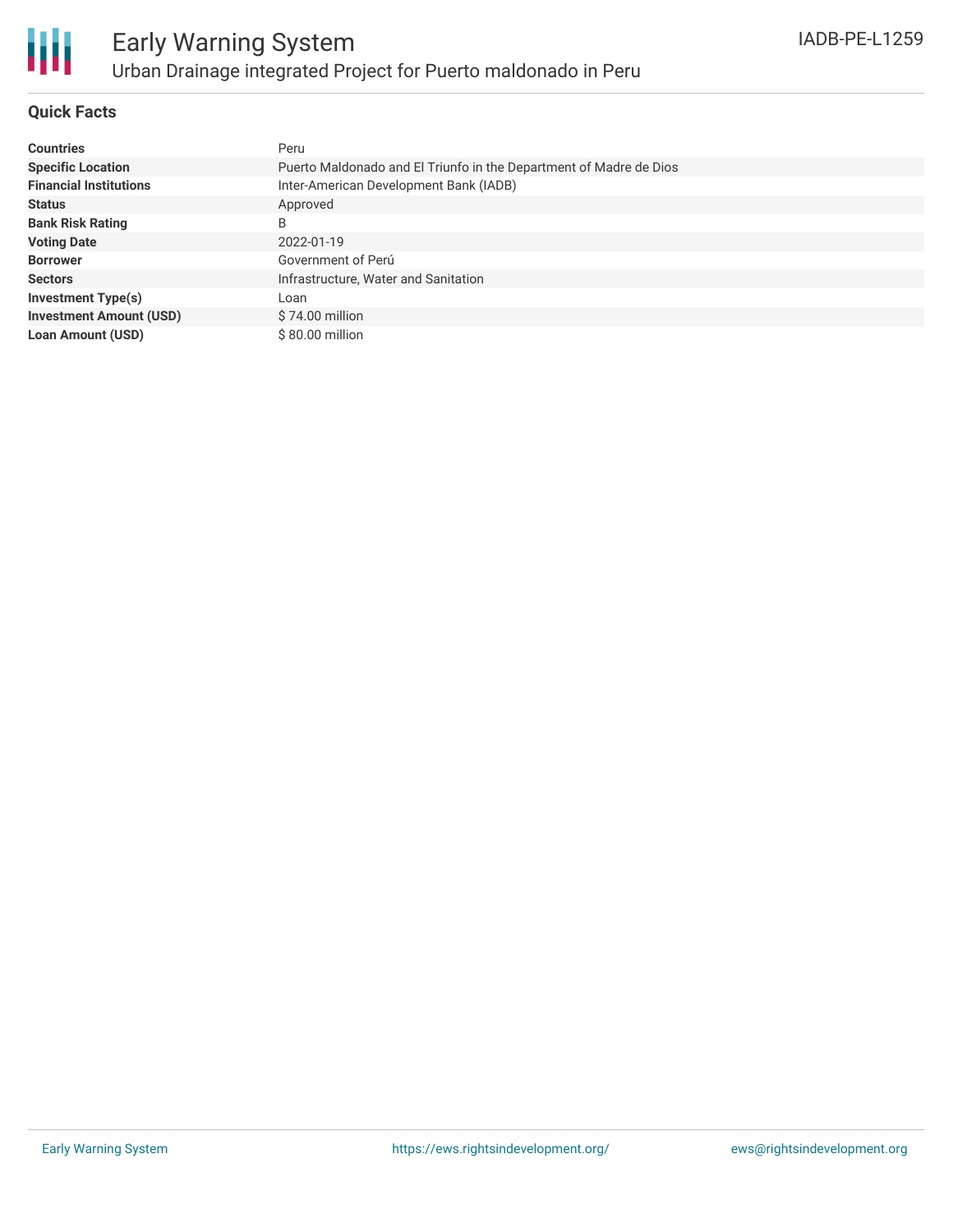

## **Project Description**

The general objective of the project is to increase the population with adequate access to storm drainage services in the urban area of Las Piedras and Tambopata districts. The specific objectives are: (i) protect the population against flooding in the intervened areas; and (ii) improve the sustainability of the storm drainage service of the Municipality of Tambopata.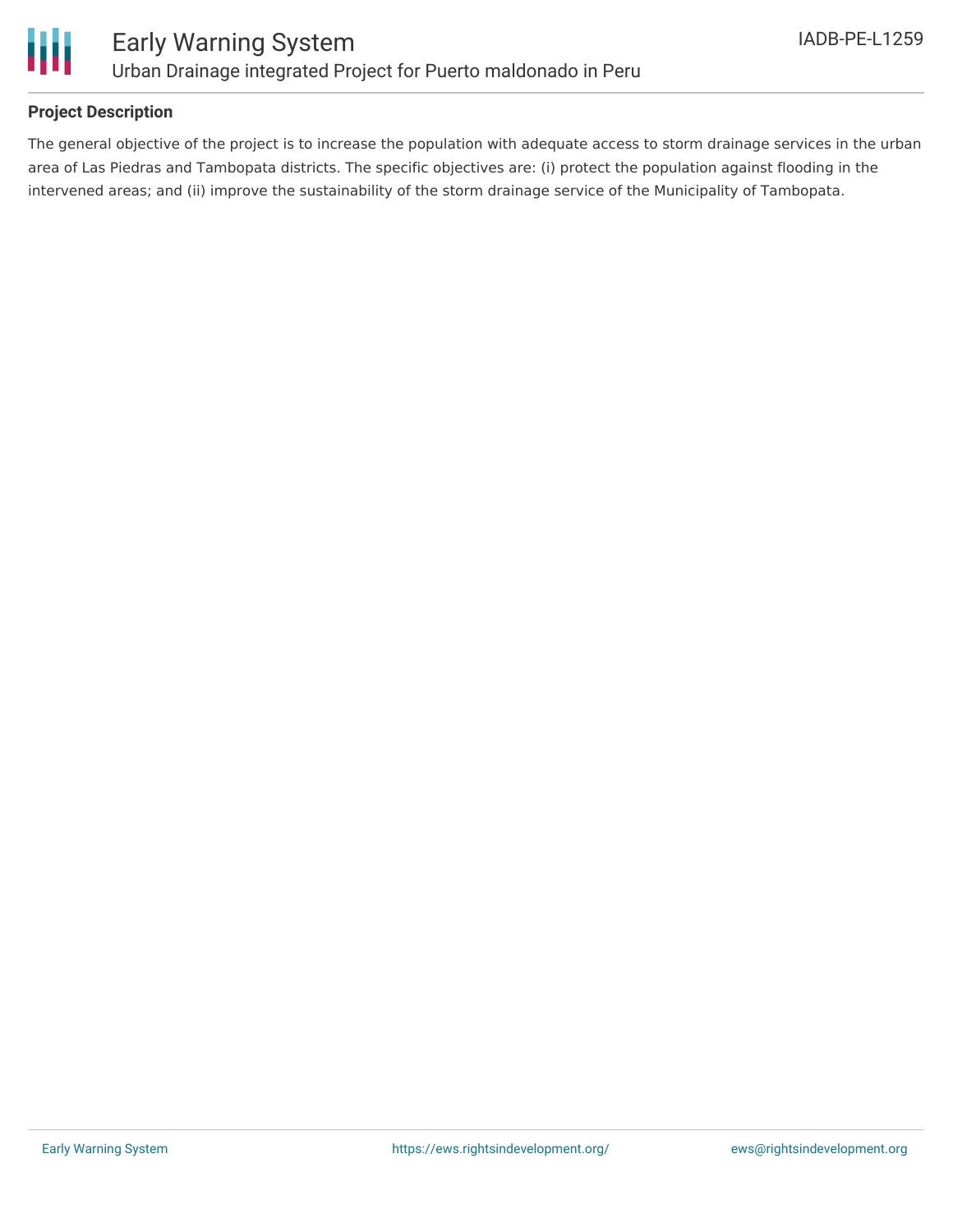

## **Investment Description**

• Inter-American Development Bank (IADB)